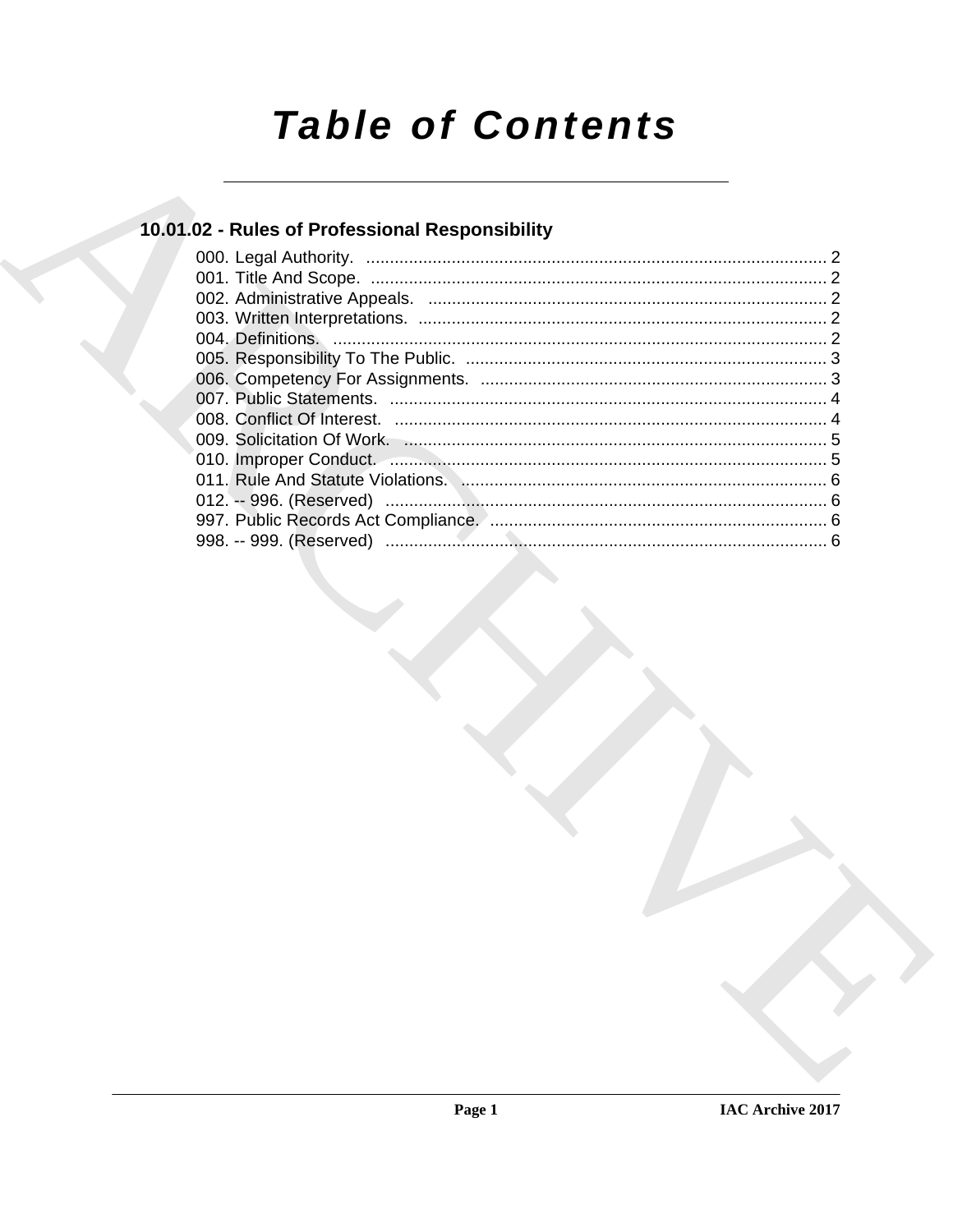#### **IDAPA 10 TITLE 01 CHAPTER 02**

#### **10.01.02 - RULES OF PROFESSIONAL RESPONSIBILITY**

#### <span id="page-1-1"></span><span id="page-1-0"></span>**000. LEGAL AUTHORITY.**

These rules are promulgated as authorized by Section 54-1208(1), Idaho Code. (7-1-93)

#### <span id="page-1-2"></span>**001. TITLE AND SCOPE.**

**01. Title**. These rules shall be cited in full as Idaho Board of Licensure of Professional Engineers and Professional Land Surveyors, IDAPA 10.01.02, "Rules of Professional Responsibility." (5-8-09)

**CHAPTER 02**<br>
10.01.02 - RULES OF PROFESSIONAL RESPONSIBILITY<br>
10.01. LEGAL AUTIONITY<br>
10.01. ATTILE AND SCOPE.<br>
10.01. TITLE AND SCOPE.<br>
10.1. TITLE AND SCOPE.<br>
10.1. TITLE AND SCOPE.<br>
10.1. TITLE AND SCOPE.<br>
10.1. TITLE **02. Scope**. In order to establish and maintain a high standard of integrity, skills and practice in the professions of engineering and land surveying, and to safeguard the life, health, property and welfare of the public, the following Rules of Professional Responsibility, hereinafter referred to as Rules, have been promulgated in accordance with Section 54-1208, Idaho Code, and shall be binding in the state of Idaho upon every person holding a license as a Professional Engineer or Professional Land Surveyor, on all entities authorized to offer or perform engineering or land surveying services through a business entity or other legal entity and on every person holding a certificate as an engineer intern or a certificate as a land surveyor intern. Each Licensee and Certificate Holder under the laws of the state of Idaho is charged with being familiar with these Rules and knowledgeable in their application to the practice of engineering and land surveying. Such application shall include the recognition that the practice of engineering or the practice of land surveying is a privilege and the Licensee or Certificate Holder shall be forthright, candid, and timely in statements or written responses to the Board, or its representatives, on matters pertaining to these Rules. All Licensees or Certificate Holders in their original application, and for renewals thereof, shall certify that they have read and agree to abide by the Rules which are in force at the time of application or renewal. These Rules shall not be a basis for action involving civil liability, however, failure to obey these Rules may subject a Licensee or Certificate Holder to Board action pursuant to Chapter 12. Title 54, Idaho Code. (4-7-11) Licensee or Certificate Holder to Board action pursuant to Chapter 12, Title 54, Idaho Code.

#### <span id="page-1-3"></span>**002. ADMINISTRATIVE APPEALS.**

Persons desiring to contest the actions taken in accordance with these rules shall seek administrative relief under the Attorney General's Rules, IDAPA 04, Title 11, Chapter 01, "Idaho Rules of Administrative Procedure of the Attorney General." (7-1-98)

#### <span id="page-1-4"></span>**003. WRITTEN INTERPRETATIONS.**

In accordance with Section 67-5201(19)(b)(iv), Idaho Code, this agency has written statements which pertain to the interpretation of the rules of this chapter, or to the documentation of compliance with the rules of this chapter. These documents are available for public inspection and copying at cost in the main office of this agency. (7-1-93)

#### <span id="page-1-6"></span><span id="page-1-5"></span>**004. DEFINITIONS.**

| For the purposes of these rules, the following terms are used as defined below: | $(7-1-93)$ |
|---------------------------------------------------------------------------------|------------|
|---------------------------------------------------------------------------------|------------|

<span id="page-1-8"></span><span id="page-1-7"></span>**01. Board**. The Board of Licensure of Professional Engineers and Professional Land Surveyors.

 $(5-8-09)$ 

**02. Certificate Holder**. Any person holding a current certificate as an Engineer Intern or a Land Surveyor Intern or a business entity (which is also herein referred to as a "person") holding a current certificate of authorization, which has been duly issued by the Board. (5-8-09) authorization, which has been duly issued by the Board.

**03. Deceit**. To intentionally misrepresent a material matter, or intentionally omit to disclose a known material matter. (3-29-10)

<span id="page-1-11"></span><span id="page-1-10"></span><span id="page-1-9"></span>**04.** Incompetence. Failure to meet the standard of care.  $(3-29-10)$ 

**05.** Licensee. Any person holding a current license as a Professional Engineer, a Professional Land r, or a combination thereof, which has been duly issued by the Board. (5-8-09) Surveyor, or a combination thereof, which has been duly issued by the Board.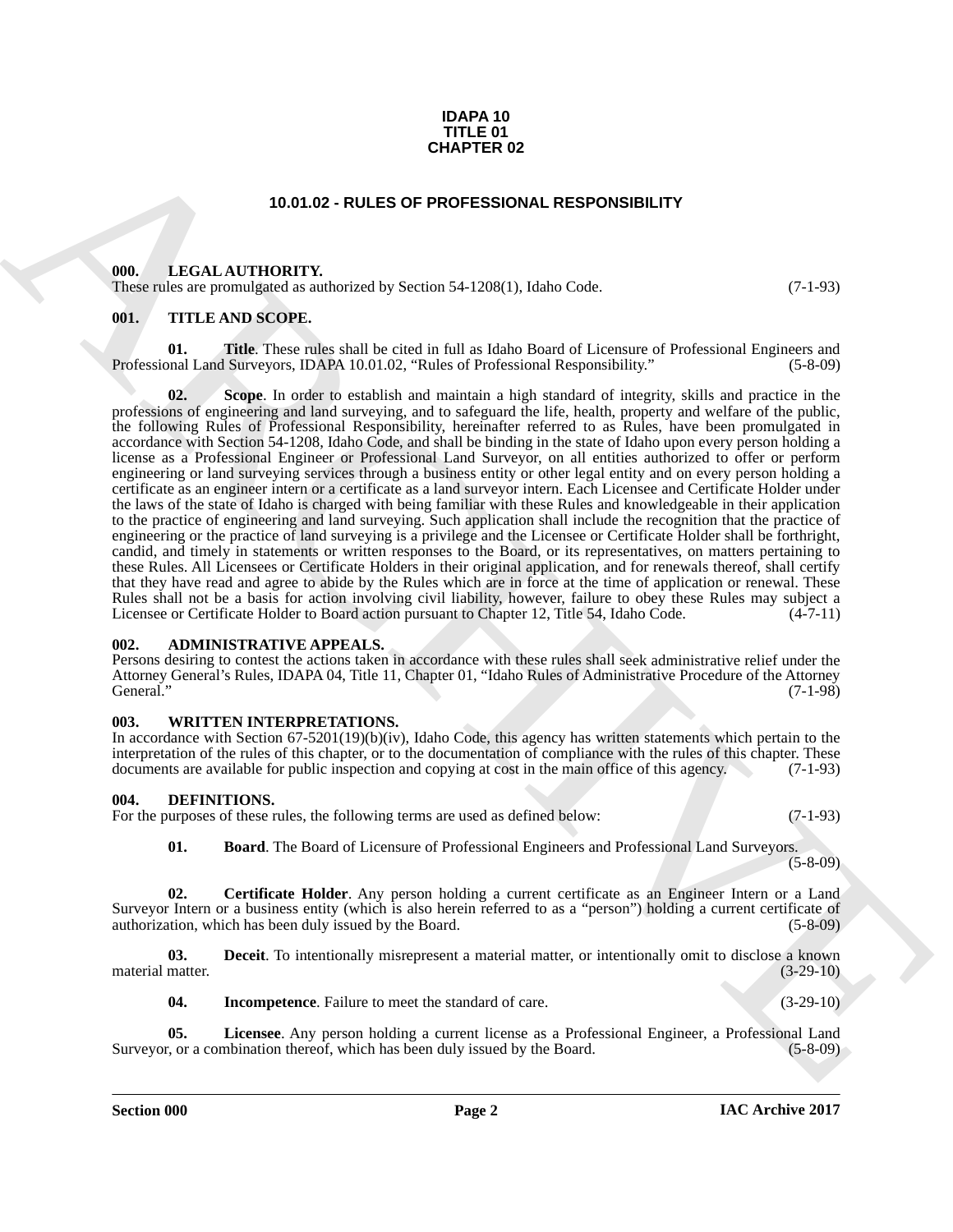#### *IDAHO ADMINISTRATIVE CODE IDAPA 10.01.02 Professional Engineers and Land Surveyors*

<span id="page-2-6"></span>**06. Misconduct**. A violation or attempt to violate these rules of professional responsibility or to knowingly assist or induce another to do so, or do so through the acts of another; a finding of guilt of commitment of a felony or a plea of guilty to a felony; commit fraud or deceit; failure to respond within twenty (20) days of an inquiry from the Board or its representative, unless such time is extended by the Board for justifiable cause; state or imply an ability to influence improperly a government agency or official. (4-7-11)

#### <span id="page-2-7"></span><span id="page-2-0"></span>**005. RESPONSIBILITY TO THE PUBLIC.**

<span id="page-2-10"></span>**01. Primary Obligation**. All Licensees and Certificate Holders shall at all times recognize their primary obligation is to protect the safety, health and welfare of the public in the performance of their professional duties. (5-8-09)

<span id="page-2-12"></span>**02. Standard of Care**. Each Licensee and Certificate Holder shall exercise such care, skill and as others in that profession ordinarily exercise under like circumstances.  $(3-29-10)$ diligence as others in that profession ordinarily exercise under like circumstances.

<span id="page-2-11"></span><span id="page-2-8"></span>**03. Professional Judgment**. If any Licensee's or Certificate Holder's professional judgment is overruled under circumstances where the safety, health and welfare of the public are endangered, the Licensee or Certificate Holder shall inform the employer or client of the possible consequences and, where appropriate, notify the Board or such other authority of the situation. (5-8-09)

Probassional Brigades and Law spectra and Law spectra and Rachimar Responsibility in the spectra and the probassional Brigades and Archimar Schwarz (1976) and the spectra and the spectra and the spectra and the spectra an **04. Obligation to Communicate Discovery of Discrepancy**. Except as provided in the Idaho Rules of Civil Procedure 26(b)(4)(B), if a Licensee or Certificate Holder, during the course of his work, discovers a material discrepancy, error, or omission in the work of another Licensee or Certificate Holder, which may impact the health, property and welfare of the public, the discoverer shall make a reasonable effort to inform the Licensee or Certificate Holder whose work is believed to contain the discrepancy, error or omission. Such communication shall reference specific codes, standards or physical laws which are believed to be violated and identification of documents which are believed to contain the discrepancies. The Licensee or Certificate Holder whose work is believed to contain the discrepancy shall respond within twenty (20) calendar days to any question about his work raised by another Licensee or Certificate Holder. In the event a response is not received within twenty (20) days, the discoverer shall notify the License or Certificate Holder in writing, who shall have another twenty (20) days to respond. Failure to respond (with supportable evidence) on the part of the Licensee or Certificate Holder whose work is believed to contain the discrepancy shall be considered a violation of these rules and may subject the Licensee or Certificate Holder to disciplinary action by the Board. The discoverer may notify the Board in the event a response that does not answer the concerns of the discoverer is not obtained within the second twenty (20) days A Licensee or Certificate Holder shall be exempt from this requirement if their client is an attorney and they are being treated as an expert witness. In this case, the Idaho Rules of Civil Procedure shall apply. (3-29-12)

<span id="page-2-9"></span>**05. Obligation to Comply with Rules of Continuing Professional Development**. All Licensees shall comply with the requirements contained in IDAPA 10.01.04, "Rules of Continuing Professional Development."

(5-8-09)

#### <span id="page-2-2"></span><span id="page-2-1"></span>**006. COMPETENCY FOR ASSIGNMENTS.**

<span id="page-2-4"></span>**01. Assignments in Field of Competence**. A Licensee shall undertake to perform assignments only when qualified by education or experience in the specific technical field involved, however, a Licensee, as the prime professional, may accept an assignment requiring education or experience outside of his own field of competence, but his services are restricted to those phases of the project in which the Licensee is qualified. All other phases of such project shall be performed by qualified associates, consultants or employees. For projects encompassing one (1) or more disciplines beyond the Licensee's competence, a Licensee may sign and seal the cover sheet for the total project only when the Licensee has first determined that all elements of the project have been prepared, signed and sealed by others who are competent, licensed and qualified to perform such services. (5-8-09) others who are competent, licensed and qualified to perform such services.

**02. Aiding and Abetting an Unlicensed Person**. A Licensee or Certificate Holder shall avoid actions and procedures which, in effect, amount to aiding and abetting an unlicensed person to practice engineering or land surveying. (5-8-09) surveying. (5-8-09)

<span id="page-2-5"></span><span id="page-2-3"></span>**03.** Use of Seal on Documents. A Licensee shall affix his signature and seal only to plans or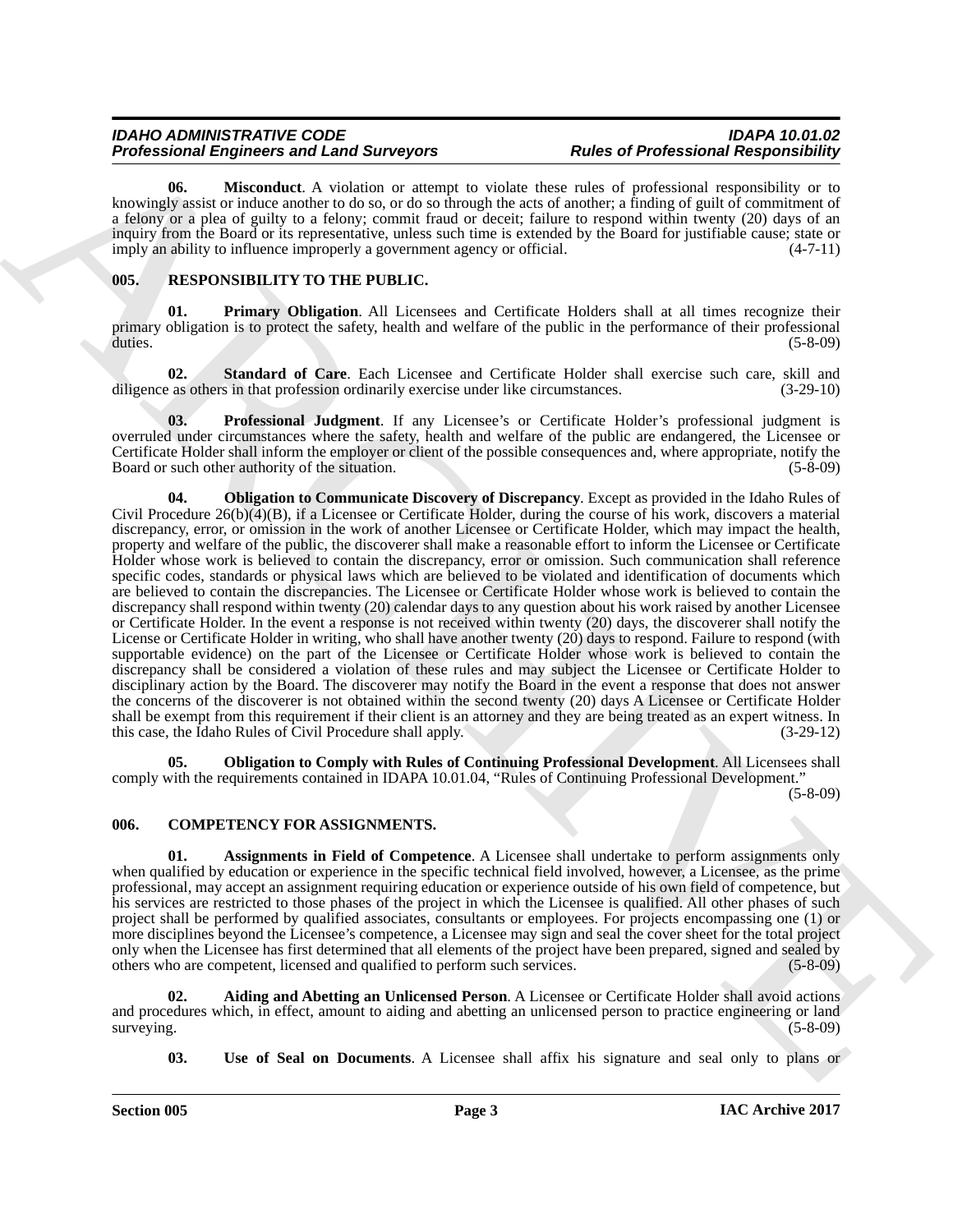#### *IDAHO ADMINISTRATIVE CODE IDAPA 10.01.02 Professional Engineers and Land Surveyors*

documents prepared under his responsible charge. (5-8-09)

#### <span id="page-3-11"></span><span id="page-3-8"></span><span id="page-3-0"></span>**007. PUBLIC STATEMENTS.**

**01. Reports, Statements or Testimony**. A Licensee or certificate holder must not commit fraud, violate the standard of care, or engage in deceit or misconduct in professional reports, statements or testimony. Each licensee or certificate holder must include all relevant and pertinent information in such reports, statements or testimony and will express opinions in such reports, statements or testimony in accordance with the standard of care. (3-29-17)

<span id="page-3-10"></span>**02. Opinions Based on Adequate Knowledge**. A Licensee or Certificate Holder, when serving as an expert or technical witness before any court, commission or other tribunal, shall express an opinion only when it is founded upon adequate knowledge of the facts in issue, upon a background of technical competence in the subject matter, and upon honest conviction of the accuracy and propriety of his testimony. (5-8-09)

<span id="page-3-12"></span>**03. Statements Regarding Public Policy**. On matters connected with establishing public policy a Licensee or Certificate Holder shall issue no statements, criticisms or arguments which are paid for by an interested party, or parties, unless he has prefaced his comment by explicitly identifying himself, by disclosing the identities of the party, or parties, on whose behalf he is speaking, and by revealing the existence of any pecuniary interest he may have in the matters. (5-8-09)

<span id="page-3-9"></span>**04. Actions in Regard to Other Licensees or Certificate Holders**. A Licensee or Certificate Holder shall not attempt to injure, maliciously or falsely, directly or indirectly, the professional reputation, prospects, practice or employment of another Licensee or Certificate Holder, nor shall he indiscriminately criticize another Licensee's or Certificate Holder's work in public. If he believes that another Licensee or Certificate Holder is guilty of fraud, deceit, negligence, incompetence, misconduct or violation of these rules he should present such information to the Board for action. (5-8-09) Board for action.

#### <span id="page-3-2"></span><span id="page-3-1"></span>**008. CONFLICT OF INTEREST.**

<span id="page-3-4"></span>**01. Conflict of Interest to Be Avoided**. Each Licensee or Certificate Holder shall conscientiously avoid conflict of interest with an employer or client, and, when unavoidable, shall forthwith disclose the circumstances in writing to the employer or client. In addition, the Licensee or Certificate Holder shall promptly inform the employer or client in writing of any business association, interests, or circumstances which could influence a Licensee's or Certificate Holder's judgment or quality of service, or jeopardize the clients' interests.

(5-8-09)

<span id="page-3-3"></span>**02. Compensations From Multiple Parties on the Same Project**. A Licensee or Certificate Holder may accept compensation, financial or otherwise, from more than one (1) party for services on the same project, or for services pertaining to the same project, provided the circumstances are fully disclosed, in writing, in advance and agreed to by all interested parties. (5-8-09)

<span id="page-3-7"></span><span id="page-3-5"></span>**03. Solicitation From Material or Equipment Suppliers**. A Licensee or Certificate Holder shall not solicit or accept financial or other valuable considerations from material or equipment suppliers for specifying or recommending the products of said suppliers, except with full disclosure as outlined in Subsection 008.02. (5-8-09)

Professional Engineers and Land Surveyors<br>
Solution of the properties and Land Surveyors<br>
Solution of the control of the control of the control of the control of the control of the control of the control of the control of **04. Gratuities**. A Licensee or Certificate Holder shall not solicit or accept gratuities, gifts, travel, lodging, loans, entertainment or other favors directly or indirectly, from contractors, their agents or other third parties dealing with a client or employer in connection with work for which the Licensee or Certificate Holder is responsible, which can be construed to be an effort to improperly influence the Licensee's or Certificate Holder's professional judgment. Minor expenditures such as advertising trinkets, novelties and meals are excluded. Neither shall a Licensee or Certificate Holder make any such improper offer. (5-8-09)

<span id="page-3-6"></span>**05. Solicitation From Agencies**. A Licensee, a Certificate Holder or a representative thereof shall not solicit or accept a contract from a governmental authority on which an existing officer, director, employee, member, partner, or sole proprietor of his organization serves as a member of the elected or appointed policy and governing body of such governmental authority or serves as a member of an entity of such governmental authority having the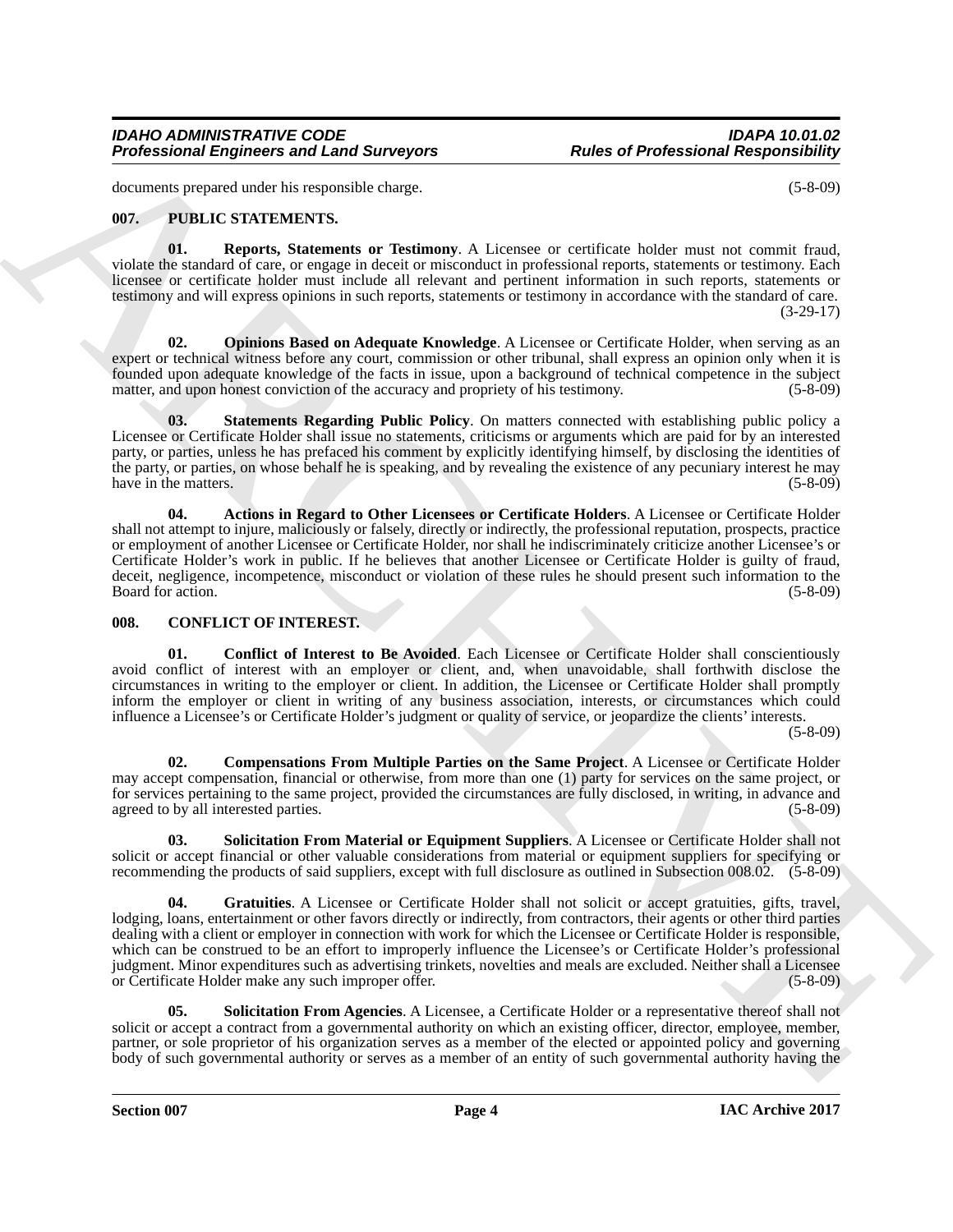#### *IDAHO ADMINISTRATIVE CODE IDAPA 10.01.02 Professional Engineers and Land Surveyors*

right to contract or recommend a contract for the services of a Licensee or a Certificate Holder. (3-20-14)

<span id="page-4-2"></span>**06. Professional Services Decisions of Agencies**. A Licensee, Certificate Holder or representative thereof serving as a member of the governing body of a governmental authority, whether elected or appointed, or an advisor or consultant to a governmental board, commission or department shall at all times be subject to the statutory provisions concerning ethics in government, Section 59-701, Idaho Code, et seq. A violation of the Ethics in Government Act will be considered a violation of these rules. (3-20-14) Government Act will be considered a violation of these rules.

<span id="page-4-3"></span>**07. Unfair Advantage of Position and Work Outside Regular Employment**. When a Licensee or an individual Certificate Holder is employed in a full time position, the person shall not use the advantages of the position to compete unfairly with other professionals and shall not accept professional employment outside of that person's regular work or interest without the knowledge of and written permission or authorization from that person's employer. (5-8-09)

#### <span id="page-4-7"></span><span id="page-4-0"></span>**009. SOLICITATION OF WORK.**

<span id="page-4-11"></span><span id="page-4-9"></span>**01. Commissions**. A Licensee or Certificate Holder shall not pay or offer to pay, either directly or indirectly, any commission, gift or other valuable consideration in an effort to secure work, except to bona fide employees or bona fide established business enterprises retained by a Licensee or Certificate Holder for the purpose of securing business or employment. (5-8-09) of securing business or employment.

Professional Engineers and Land Surveyors<br>
These of Professional Responsibility<br>
ratio or venture of the state of the state of the state of the state of the state of the state of the state of the<br>
state of the state of th **02. Representation of Qualifications**. A Licensee or Certificate Holder shall not falsify or permit misrepresentation of his or his associates' academic or professional qualifications, and shall not misrepresent or exaggerate the degree of responsibility in or for the subject matter of prior assignments. Brochures or other presentations incident to the solicitation of employment shall not misrepresent pertinent facts concerning employers, employees, associates, joint-venturers or his or their past accomplishments with the intent and purpose of enhancing qualifications for the work. The Licensee or Certificate Holder shall not indulge in publicity that is misleading.

 $(5-8-09)$ 

<span id="page-4-8"></span>**03. Assignment on Which Others Are Employed**. A Licensee or Certificate Holder shall not knowingly seek or accept employment for professional services for an assignment which another Licensee or Certificate Holder is employed, or contracted to perform without the currently employed or contracted entity being informed in writing. (5-8-09) informed in writing.

<span id="page-4-10"></span>**04. Contingency Fee Contracts**. A Licensee or Certificate Holder shall not accept an agreement, contract, or commission for professional services on a "contingency basis" which may compromise his professional judgment and shall not accept an agreement, contract or commission for professional services which includes provisions wherein the payment of fee involved is contingent on a "favorable" conclusion, recommendation or judgment. (5-8-09) judgment. (5-8-09)

<span id="page-4-12"></span>**05. Selection on the Basis of Qualifications**. A Licensee or Certificate Holder should seek professional employment or professional service work on the basis of qualifications and competence for proper accomplishment of the work assignment. On selections for professional engineering and land surveying services that are required pursuant to Section 67-2320, Idaho Code, a licensee or certificate holder, in response to solicitations described in Section 67-2320, Idaho Code, shall not submit information that constitutes a bid for services requested.  $(4-11-15)$ 

### <span id="page-4-4"></span><span id="page-4-1"></span>**010. IMPROPER CONDUCT.**

<span id="page-4-6"></span>**01. Fraudulent or Dishonest Enterprises**. A Licensee or Certificate Holder shall not knowingly associate with, or permit the use of his name or the firm name in a business venture by any person or firm which it is known, or there is reason to believe, is engaging in business or professional practices of a fraudulent or dishonest nature. (5-8-09)

<span id="page-4-5"></span>**02. Confidentiality**. Licensees or Certificate Holders shall not reveal confidential facts, data or information obtained in a professional capacity without prior written consent of the client or employer except as authorized or required by law. (5-8-09) authorized or required by law.

**Section 009 Page 5**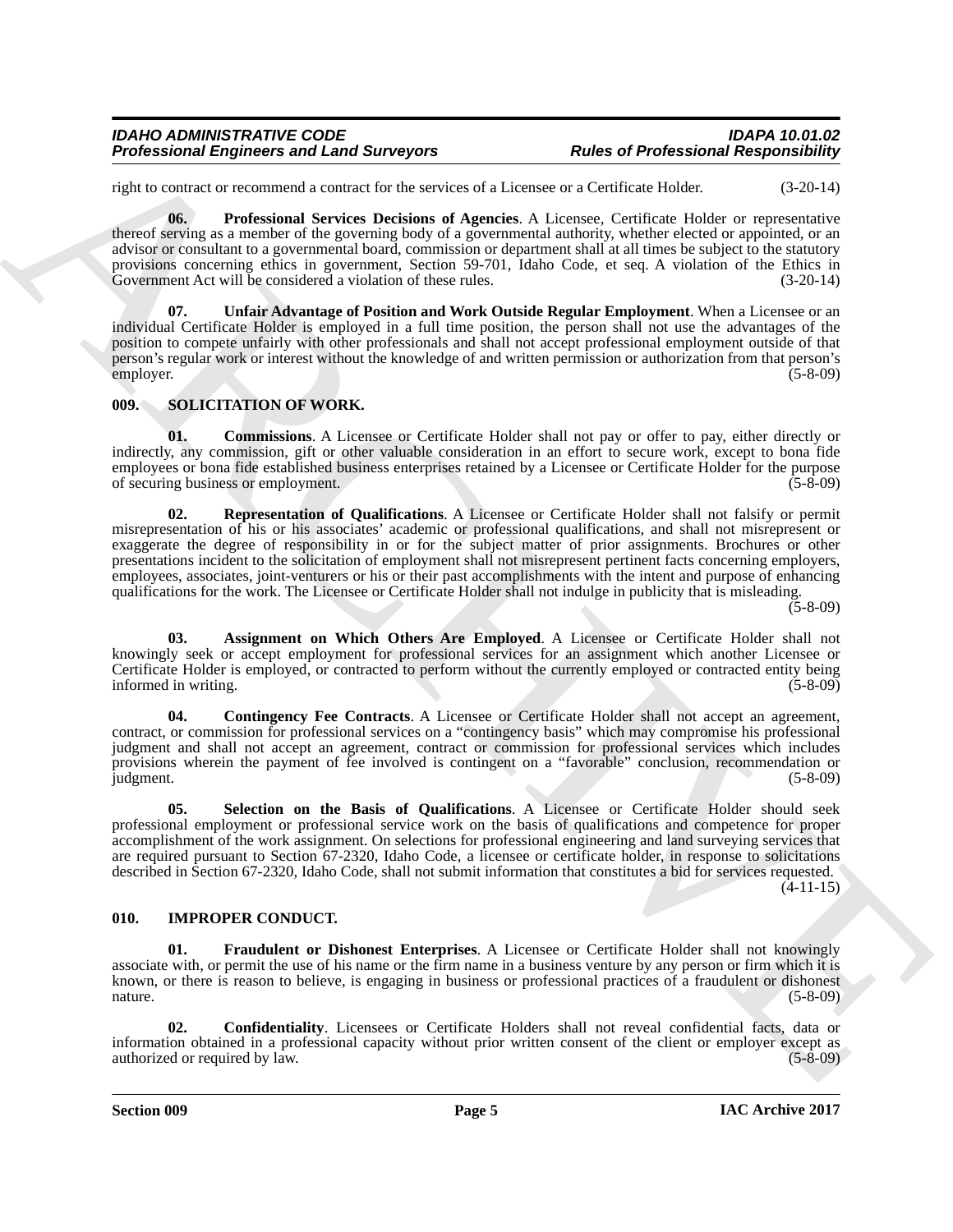<span id="page-5-4"></span>**03. Actions by Other Jurisdictions**. The surrender, revocation, suspension or denial of a license to practice Professional Engineering or Professional Land Surveying, as an individual or through a business entity, in another jurisdiction, for reasons or causes which the Board finds would constitute a violation of the Idaho laws regulating the practice of Engineering and Land Surveying, or any code or rules promulgated by the Board, shall be sufficient cause after a hearing for disciplinary action as provided in Title 54 Chapter 12, Idaho Code. (5-8-09)

#### <span id="page-5-6"></span><span id="page-5-5"></span><span id="page-5-0"></span>**011. RULE AND STATUTE VIOLATIONS.**

Professional Engineers and Land Surveyors<br>
Under of Professional Responsibility<br>
The samples of Red Surveyors<br>
The samples consideration of the samples consideration of the samples of the samples of the samples of the sam **01. Affidavits for Rule and Statute Violations**. Any person who believes that a Licensee or Certificate Holder by his actions, or failure to properly act, is guilty of fraud, deceit, negligence, incompetence, misconduct, or violation of these rules, or any applicable statute, may file a written affidavit with the Executive Director of the Board which shall be sworn to or affirmed under penalty of perjury, signed and in which the alleged rule and statute violations shall be clearly set forth and that the applicable Licensee or Certificate Holder, or both, should be considered for the appropriate disciplinary action by the Board. Following the receipt of such affidavit, the Board may investigate, hold hearings and adjudicate the charges. The Board will not accept an affidavit more than two (2) years after discovery of the matter by the complainant. (3-29-12) two (2) years after discovery of the matter by the complainant.

<span id="page-5-7"></span>**02. Investigation of Statute or Rule Violations**. The Board may, at its own discretion, initiate investigation of alleged or possible statute or rule violations that have come to its attention. (5-3-03)

#### <span id="page-5-1"></span>**012. -- 996. (RESERVED)**

#### <span id="page-5-2"></span>**997. PUBLIC RECORDS ACT COMPLIANCE.**

The records associated with the Board are subject to the provisions of the Idaho Public Records Act, Title 74, Chapter 1. Idaho Code. (7-1-93) 1, Idaho Code.

<span id="page-5-3"></span>**998. -- 999. (RESERVED)**